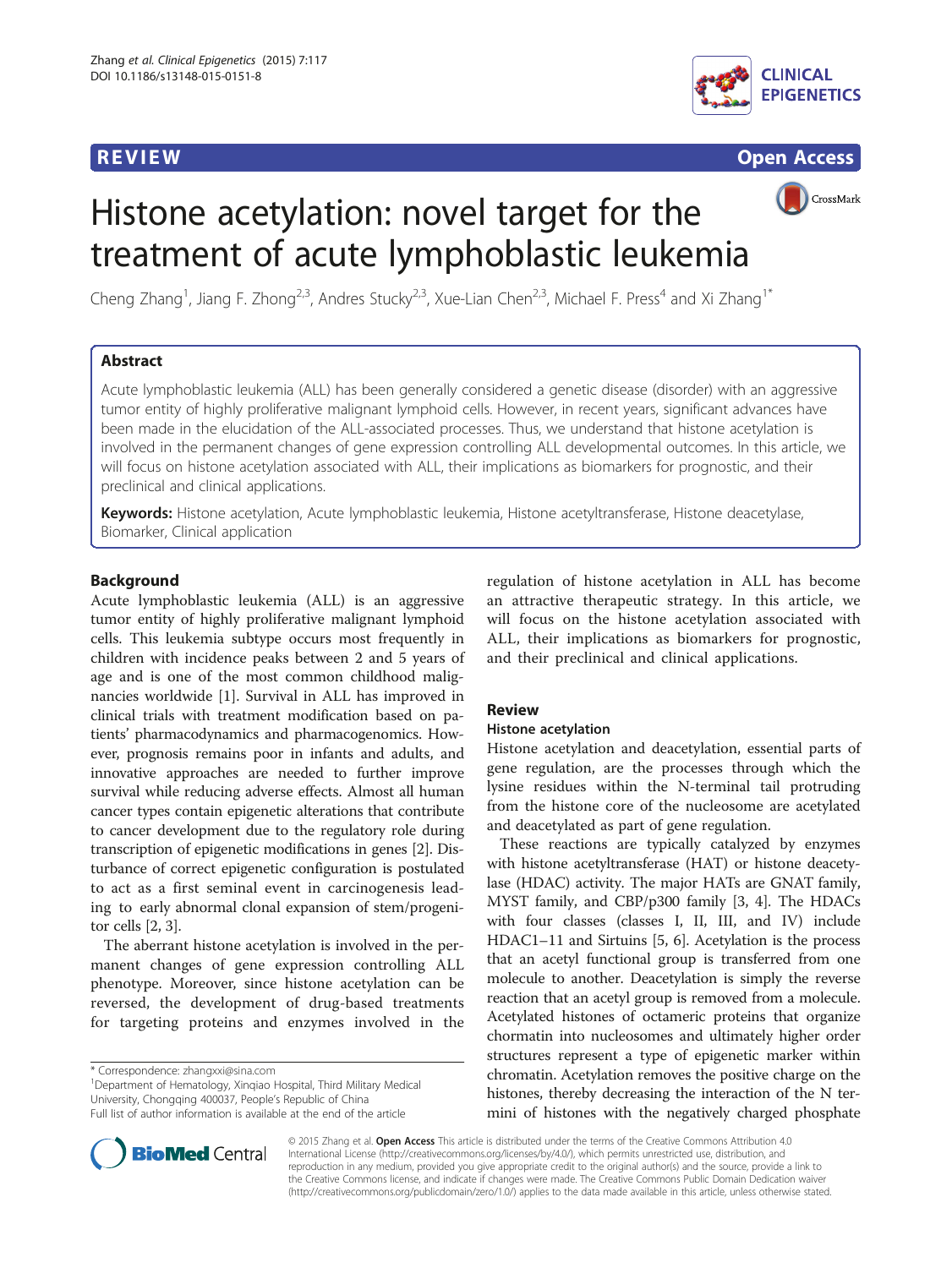groups of DNA. As a consequence, the condensed chromatin is transformed into a more relaxed structure that is associated with greater levels of gene transcription; however, this relaxation can be reversed by HDAC activity [\[7\]](#page-7-0).

#### Role of histone acetylation

Histone acetylation has been closely associated with increases in transcriptional activation while deacetylation has been linked with transcriptional deactivation and is known as gene silencing, and histone acetylation also causes changes in transcription activity (Fig. 1) [[8](#page-7-0)–[15](#page-7-0)]. Histone proteins modified by acetyl groups add negative charges to positive lysines, thus, reducing the interaction between DNA and histones [[16](#page-7-0)–[19\]](#page-7-0). This opens up the usually tightly packed nucleosome and allows transcription machinery to come into contact with the DNA template, leading to gene transcription. The acetyl group is removed by one of the HDAC enzymes during deacetylation, allowing histones to interact with DNA more tightly to form compacted nucleosome assemblies, which can effectively silence gene transcription.

Another implication of histone acetylation is to provide a platform for protein binding. As a posttranslational modification, acetylation of histones can attract proteins to elongated chromatin that has been marked by acetyl groups. Therefore, acetyl mark provides a site for protein recognition where transcription factors interact with the acetylated histone tails via their bromodomain [\[20](#page-7-0)].

Patterns of posttranslational modifications on histones, collectively, can direct specific cellular functions [\[21](#page-7-0)]. The specific addition of single or multiple modifications on histone cores can be interpreted by transcription factors complexes, leading to functional implications [\[22](#page-7-0)]. Acetylation patterns of H4 histones suggested that these modification patterns are collectively maintained during mitosis and meiosis leading to long-term changes in gene expression. Acetylation patterns are transmitted and interconnected with protein binding ability and functions in subsequent cell generation. Specific histone site acetylation has a regulatory role in gene transcriptional activation [[23](#page-7-0)].

Acetylated histones represent a type of epigenetic marker within chromatin. Modifications of histones cannot only cause secondary structural changes at their specific points but can also cause structural changes in distant locations which can also affect function. As the chromosome is replicated, modifications on the parental chromosomes are handed down to daughter chromosomes. It has been shown that, expression of genes may still be effected even past one replication and in fact has been observed many cell generations later.

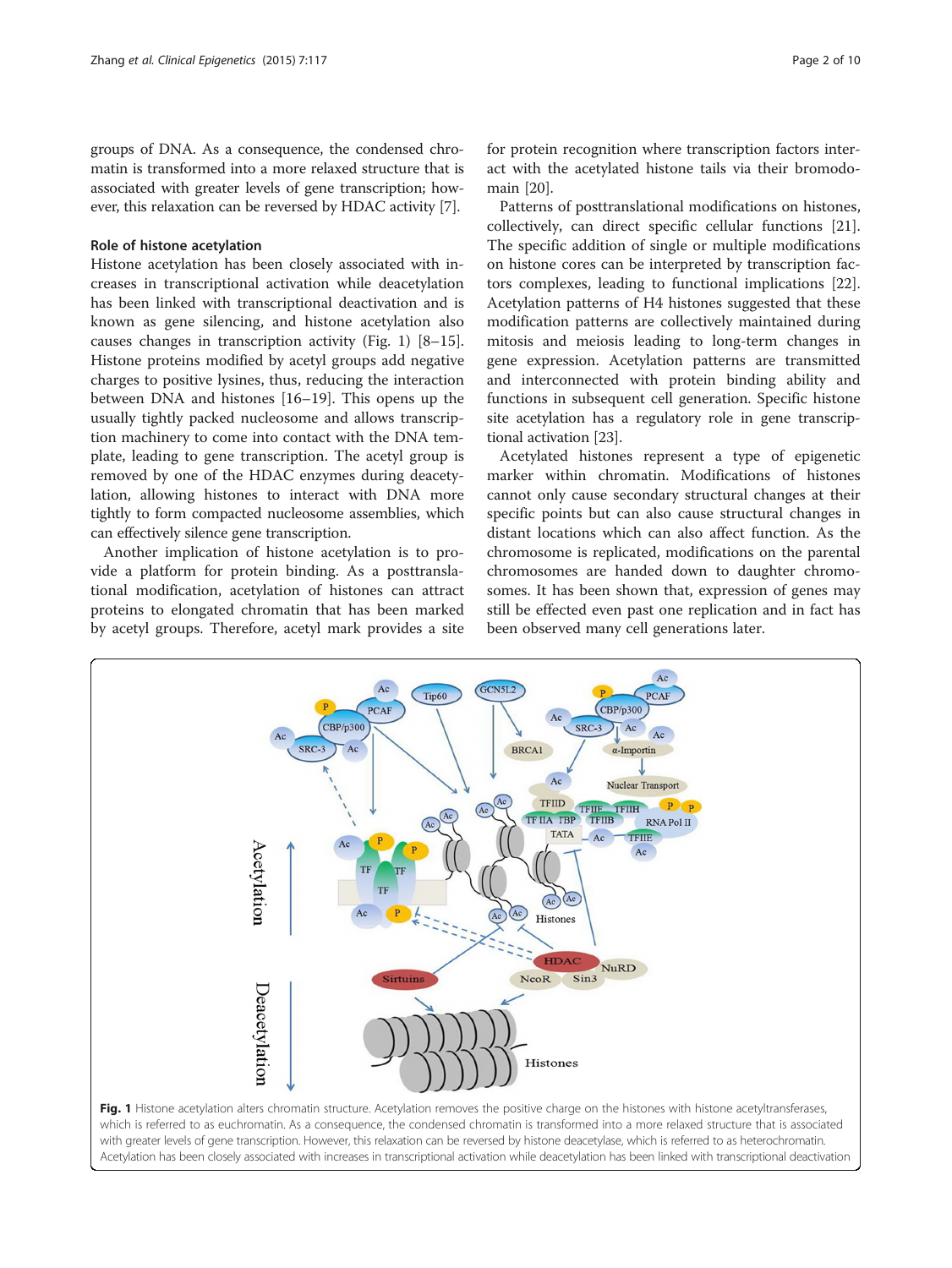## Altered histone acetylation enzyme **HATs**

CREBBP (also called CBP) or EP300 (also called p300) have been found fused to MLL, MOZ, and MORF. Interestingly, MOZ-CBP, a fusion protein associated with AML carrying the t(8;16)(p11, p13) translocation, is composed of two proteins with acetylating activities: CBP and MOZ, the latter belonging to the MYST family of acetyltransferases [\[24\]](#page-7-0). The different fusion proteins described contribute to leukemic transformation most likely by a mechanism involving mistargeted histone acetylation and thus aberrant activation of gene expression [[25](#page-7-0)]. In 84 % (73/86) of ALL patients, *CREB* is overexpressed at diagnosis but not in remission nor in nonleukemia samples [\[26\]](#page-7-0). By contrast, the parallel expression of the cAMP early inducible repressor (ICER), which represses CREB activity by competing for the CREB consensus site, appears downregulated at diagnosis but neither in remission nor in control samples [[26](#page-7-0)]. Thus, it is plausible that CREB overexpression leads to target gene upregulation and increased cell proliferation and survival that are not counteracted by the insufficient level of ICER expression. Despite the apparently good prognosis, 15 % of high hyper-diploid (HD) childhood ALL cases relapse and the majority of these cases have mutations in the CREBBP HAT domain [[27, 28\]](#page-7-0). Relapse of ALL is a leading cause of death due to disease in young people, but the reasons for poor prognosis are still to be elucidated. Mullighan and colleagues performed targeted resequencing of 300 genes in 23 matched relapse-diagnosis B-ALL pairs. Genome-wide profiling of structural DNA alterations in ALL identified multiple sub-microscopic somatic mutations targeting key cellular pathways and demonstrated evolution in genetic alterations from diagnosis to relapse [[29](#page-7-0)]. Many of the mutations that have been identified concern the transcriptional co-activators CREBBP and NCOR1, the transcription factors ERG, SPI1, TCF4, and TCF7L2, components of the Ras signaling pathway, histone genes, genes involved in histone modification (CREBBP and CTCF), and genes target of DNA copy number alterations [\[29\]](#page-7-0). The parallel analysis of an extended cohort of diagnosis-relapsed cases and acute leukemia cases that did not relapse showed that the 18.3 % relapsed cases had sequence deletion or mutations in CREBBP [[27](#page-7-0), [29\]](#page-7-0). CREBBP is expressed in leukemia cells and normal B-cell progenitors, and the mutant CREBBP alleles are expressed in ALL cell lines harboring mutations. Mutations at diagnosis or acquired at relapse consist in truncated alleles or deleterious substitutions in conserved residues of the HATs domain, impairing histone acetylation and transcriptional regulation of CREBBP targets, including glucocorticoid responsive genes. In mice, the homozygous deletion of CREBBP or EP300 is lethal due to developmental abnormalities whereas CREBBP(+/−) mice show defects in B lymphoid development and an increased incidence of hematopoietic tumors [[30\]](#page-7-0). Both CREBBP and EP300 sequence mutations have been reported in solid tumors and, more recently, also in hematological malignancies, whereas rare EP300 mutations have been detected in some ALL cell lines [[29, 31](#page-7-0)]. Many identified mutations are related to transcriptional and epigenetic regulation in ALL treatment resistance. It is worth outlining that the high incidence of CREBBP mutations found in relapseprone HD ALL cases discloses the possibility of a targeted customized treatment in this genetic subgroup [[28](#page-7-0)]. Recently, higher expression levels of KAT7, KAT2A, KAT6B, and CSRP2BP were found in B-ALL; however, the functional role of this overexpression in leukemogenesis is unknown. Notably, it was demonstrated that KAT2A acetylates the E2A-PBX1 oncoprotein (resulting from the fusion of TCF3-PBX1 genes), increasing its stability in B-ALL cells [[32\]](#page-7-0).

Histone acetylations are not only restricted to B-ALL but also are a notable feature of T-ALL, particularly the aggressive subtype early T cell precursor (ETP) ALL. Whole genome sequencing of 12 cases of ETP ALL identified mutations in genes encoding components of the polycomb repressor complex 2 (PRC2), including deletions and sequence mutations of EZH2, SUZ12, and EED [[33](#page-8-0)]. Loss of function mutations and deletions of EZH2 and SUZ12 genes have also been found in T-ALL, where authors implicate the tumor suppressor role of the PRC2 complex [[34\]](#page-8-0). CREB activation can also have an important role in the complex cross talk among proand anti-apoptotic pathways in Jurkat T cells [\[35](#page-8-0)].

## **HDACs**

Changes in histone acetylation can contribute to carcinogenesis through altered transcriptional regulation of genes involved in various biological processes, such as cell cycle regulation differentiation, apoptosis, cell adhesion, and angiogenesis. Especially, increased expression of HDACs, leading to reduced histone acetylation, is known to be widespread among cancers. Moreno et al. identified higher expression of several HDAC genes (i.e., HDAC2, HDAC3, HDAC8, HDAC6, and HDAC7) in ALL when compared with normal bone marrow. Furthermore, HDAC6 and HDAC9 were upregulated in B cell ALL, whereas HDAC1 and HDAC4 were overexpressed in T cell ALL [\[36\]](#page-8-0). In addition, Tao et al. recently confirmed that HDAC2 was overexpressed in ALL [\[37](#page-8-0)]. Moreover, increased expression of HDAC3, HDAC7, and HDAC9 has been associated with poor prognosis in childhood ALL, and cells from these patients were found to display increased HDAC activity [\[36, 38\]](#page-8-0). H4 acetylation was recently suggested as a prognostic marker in new ALL patients, as well as in patients at first relapse.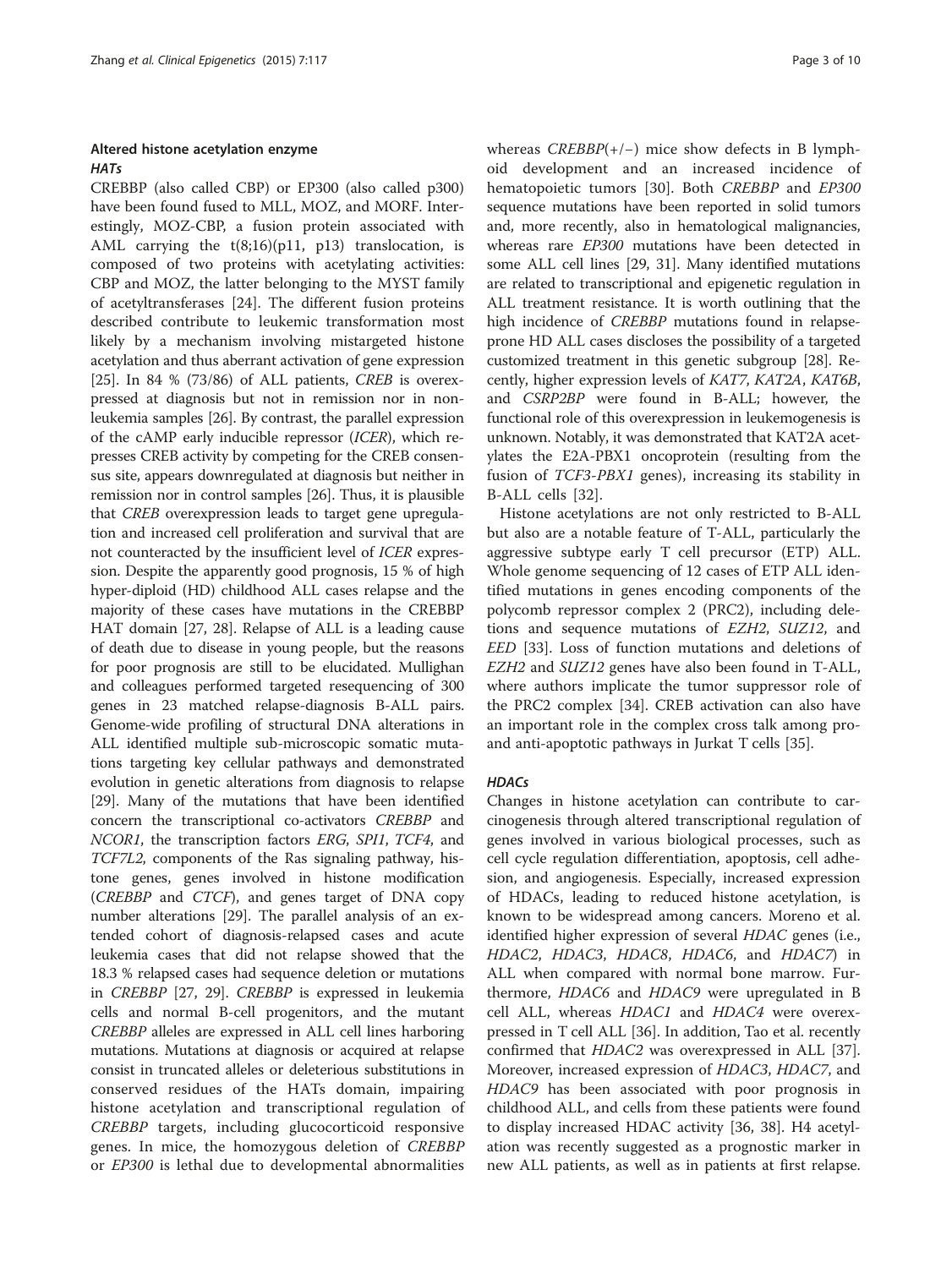Indeed, high levels of H4 acetylation were correlated with an increased overall survival, although the authors stated that the study has to be confirmed on a greater number of patients and adding the analysis of H3 acetylation levels [[39](#page-8-0), [40](#page-8-0)].

Gruhn and colleagues also identified the relevance of HDACs for childhood ALL. In this experiment, the expression of HDAC1–11 was determined in samples from 93 patients with primary ALL and eight healthy donors. They found that HDAC1, HDAC2, and HDAC8 expression was significantly higher in ALL samples. High expression of HDAC4 was associated with a high initial leukocyte count, T cell ALL, and poor response to prednisone. These data show that HDAC4 could be a drug target in childhood ALL, especially in those responding poorly to prednisone [\[41](#page-8-0)].

In addition to the discovery of somatic mutations in epigenetic machinery in ALL, messenger RNA (mRNA) expression of HDACs has also been shown to be dysregulated. Moreno and colleagues presented an analysis of the mRNA levels of 12 different HDAC isoforms in childhood ALL. HDAC2, HDAC3, and HDAC6 to HDAC8 mRNAs were overexpressed in ALL compared with normal bone marrow samples. HDAC1 and HDAC4 levels were also found to be higher in T cell ALL, whereas HDAC5 mRNA was higher in B cell ALL. This study investigates the correlation of HDAC transcript levels with patient's survival resulting in the association of overexpression of HDAC3, HDAC7 and HDAC9 with poor prognosis [\[36](#page-8-0)]. The analysis of HDAC mRNAs from ALL samples revealed an overexpression of HDAC6 and SIRT1 and a downregulation of HDAC5 [[42](#page-8-0)]. Given the compelling evidence of HDAC's involvement in tumor development and progression, inhibitors of HDACs have emerged as an attractive therapeutic option for hematologic malignancies. Altogether, aberrant histone acetylations have been associated with disease progression and relapse of ALL and provided a molecular basis for the pharmacological use of HDAC inhibitors (HDACis) in ALL treatment.

#### Histone acetylation in preclinical and clinical trials

Along with the fact that unfavorable epigenetic alterations might be reversible, the indisputable role of epigenetics in cancer has favored the development of novel epigenetic drugs. There are 377 known epigenetic proteins according to the Structural Genomics Consortium. In recent years, several small-molecule inhibitors have been developed to target epigenetic regulators, including various HMTs (e.g., EZH2, EZH1, DOT1L, and SUV39H1), HDMs (e.g., LSD1, LSD2, and JMJD2) and a histone acetyltransferase (p300/CBP). However, epigenetic-based studies have only yielded approval for drugs affecting two classes of epigenetic regulators, DNA methyltransferases and HDACs.

#### HAT inhibitors

Only a few molecules have been brought to light as HAT inhibitors, which have not been extensively studied in leukemia [[43\]](#page-8-0). Anacardic acid, garcinol, and curcumin have been proven to be valid natural HAT inhibitors. The first synthetic compounds designed were coenzyme A (CoA)-conjugated peptide analogs (e.g., LysCoA, H3- CoA-20, and others). Subsequently, other compounds such as garcinol analogs, the g-butyrolactone MB-3, isothiazolones, and quinoline derivatives have been reported to inhibit specific HAT members and to be effective in blocking proliferation of some solid tumor cell lines, but the mechanism of action is still not elucidated. A p300-specific molecule, the pyrazolone-furan C646, is able to suppress proliferation of melanoma and lung cancer cell lines, reinforcing the idea that HATs are promising targets for cancer therapy, including leukemia.

#### HDAC inhibitor

HDACs are a powerful new class of anticancer agents that have the potential to restore normal histone acetylation status of cells in order to enhance gene transcription. Different HDACis induce death of cancer cells by different mechanisms that include changes in gene expressions and alterations of both histone and non-histone proteins. Enhanced histone acetylation in a variety of tumors results in modification of expression of the genes involved in cell signaling, which involved in several biological processes such as cell cycle arrest and apoptosis induction and metabolism and angiogenesis (Fig. [2\)](#page-4-0) [[44](#page-8-0)–[48\]](#page-8-0). Many molecules with HDAC-inhibiting activities have been discovered in the last few years. Newer compounds have been studied in the clinic with varying results, such as panobinostat (LBH589), givinostat (ITF2357), mocetinostat (MGCD01030), belinostat (PXD101), pracinostat (SB939), and entinostat (MS275), the class Ispecific agents CHR-3966, chidamide (CS055/HBI-8000), class I- and class II-specific AR-42, hydroxamides quisinostat (JNJ-26481585), and abexinostat (PCI-24781) [\[49, 50](#page-8-0)]. These inhibitors affect multiple cellular processes and have been shown to induce differentiation, cell cycle arrest and apoptosis. Moreover, they have been used to inhibit cell migration, invasion, and angiogenesis in cancer cell lines [[51](#page-8-0)]. The potential importance of these changes is highlighted by the promising activity of several other drugs from the same class that target epigenetic alterations [[52](#page-8-0)]. Some of which have entered clinical trials involving hematological or solid tumors, either as monotherapies or in combination with other drugs [\[49, 53](#page-8-0)].

HDACis may be both specific against only some HDACs (HDAC isoform-selective inhibitors) or against all types of HDACs (pan-inhibitors). They can be classified into four groups according to their chemical structure: hydroxamic acids, aliphatic acids, benzamides, and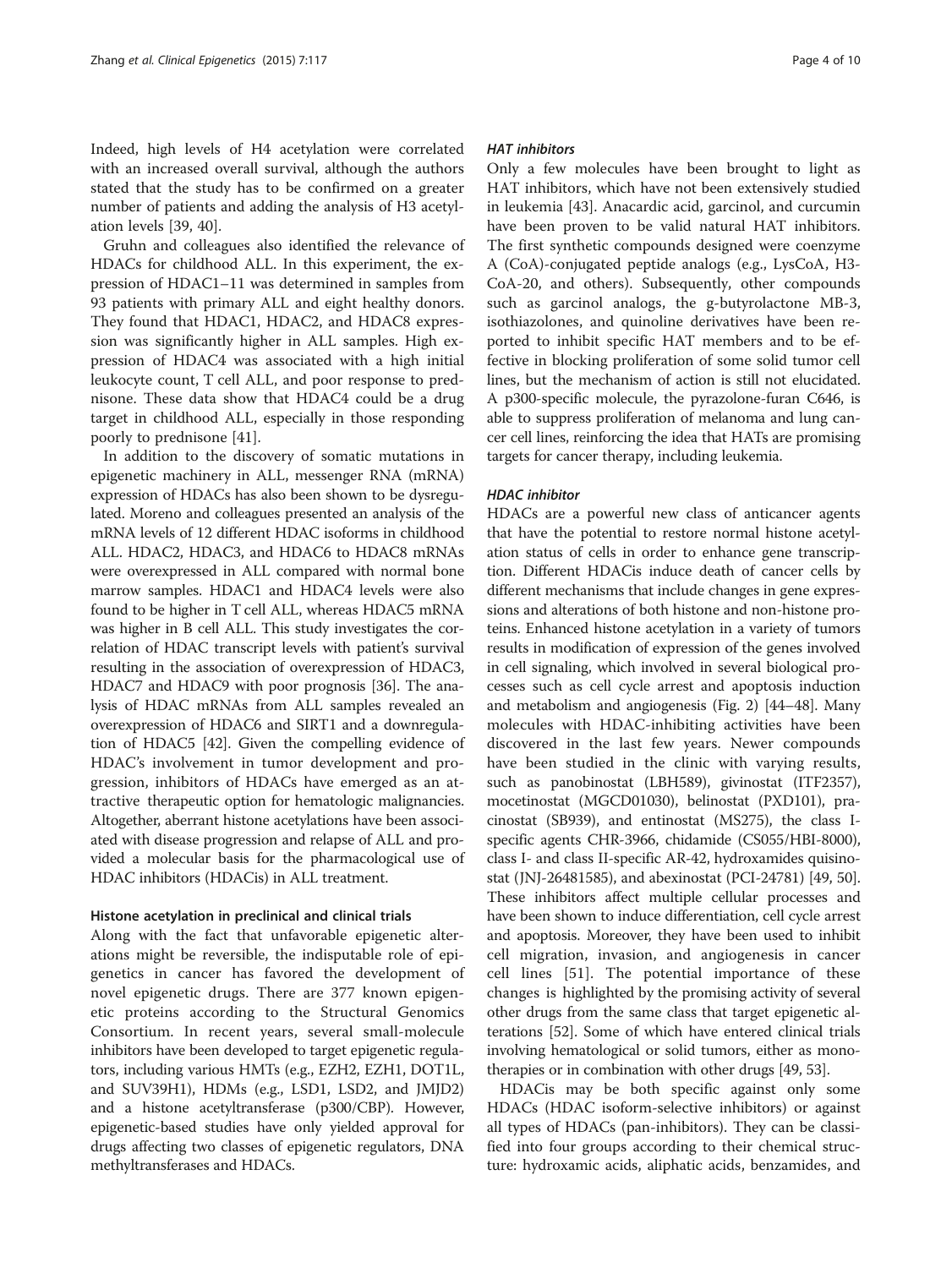<span id="page-4-0"></span>

cyclic tetrapeptides (Table 1) [\[53](#page-8-0)–[55\]](#page-8-0). Hydroxamic acids include trichostatin A, vorinostat, CBHA, LAQ-824, PDX-101 (belinostat), LBH-589 (panobinostat), ITF-2357, and PCI-24781 [[56](#page-8-0)]. Cyclin tetrapeptides include romidepsin (depsipeptide, FK228, FR901228), apicidin, and trapoxin A and B [[57, 58](#page-8-0)]. The aliphatic acids include valproic acid (VPA), butyric acid, AN-9 (pivanex), and phenylbutyric acid [\[59](#page-8-0)]. Benzamides include entinostat [SNDX-275, MS-275 (entinostat)] and mocetinostat (MGCD0103) [[60](#page-8-0)]. However, only a few HDACis were studied and/or approved by the FDA for the treatment of leukemia (Table [2\)](#page-5-0). These HDACis in preclinical and clinical trials for ALL were reported as follow.

Table 1 HDACis under clinical development

# Vorinostat

Vorinostat, also called suberoylanilide hydroxamic acid (SAHA), blocks the enzymatic activity of both Class I (HDAC1, HDAC2, and HDAC3) and Class II (HDAC6) HDACs at low nanomolar concentrations (IC50 < 86 nM) by directly binding to the catalytic site of these enzymes, and its therapeutic properties were first demonstrated in nude mice transplanted with human prostate tumors for its anticancer potential [\[61, 62](#page-8-0)]. Recently, vorinostat has been approved by the US Food and Drug Administration for the treatment of cutaneous T cell lymphoma and along with Panobinostat (LBH589), and Belinostat (PXD101), they are undergoing clinical investigation for leukemia [[63](#page-8-0), [64\]](#page-8-0).

| Chemical structure    | Name                            | Target            | Study phase                       |
|-----------------------|---------------------------------|-------------------|-----------------------------------|
| Hydroxamates          | SAHA (vorinostat)               | Pan-inhibitor     | Phase III alone or in combination |
|                       | PXD101 (belinostat)             | Pan-inhibitor     | Phase II alone or in combination  |
|                       | LBH589 (panobinostat)           | Pan-inhibitor     | Phase II alone or in combination  |
|                       | ITF2357 (givinostat)            | Pan-inhibitor     | Phase II alone or in combination  |
|                       | 4SC-201 (resminostat)           | Pan-inhibitor     | Phase II alone or in combination  |
|                       | PCI 24781 (abexinostat)         | Classes I and II  | Phase II alone or in combination  |
| Cyclic peptides       | Depsipeptide/FK228 (romidepsin) | Classes I         | phase III alone or in combination |
| Aliphatic fatty acids | Valproic acid                   | Classes I and Ila | Phase II alone or in combination  |
|                       | Butyrate                        | Classes Land IIa  | Phase II alone or in combination  |
| <b>Benzamides</b>     | MS-275 (entinostat)             | Class I           | Phase II alone or in combination  |
|                       | MGCD0103 (mocetinostat)         | Class I/IV        | Phase II alone or in combination  |

HDACis HDAC inhibitors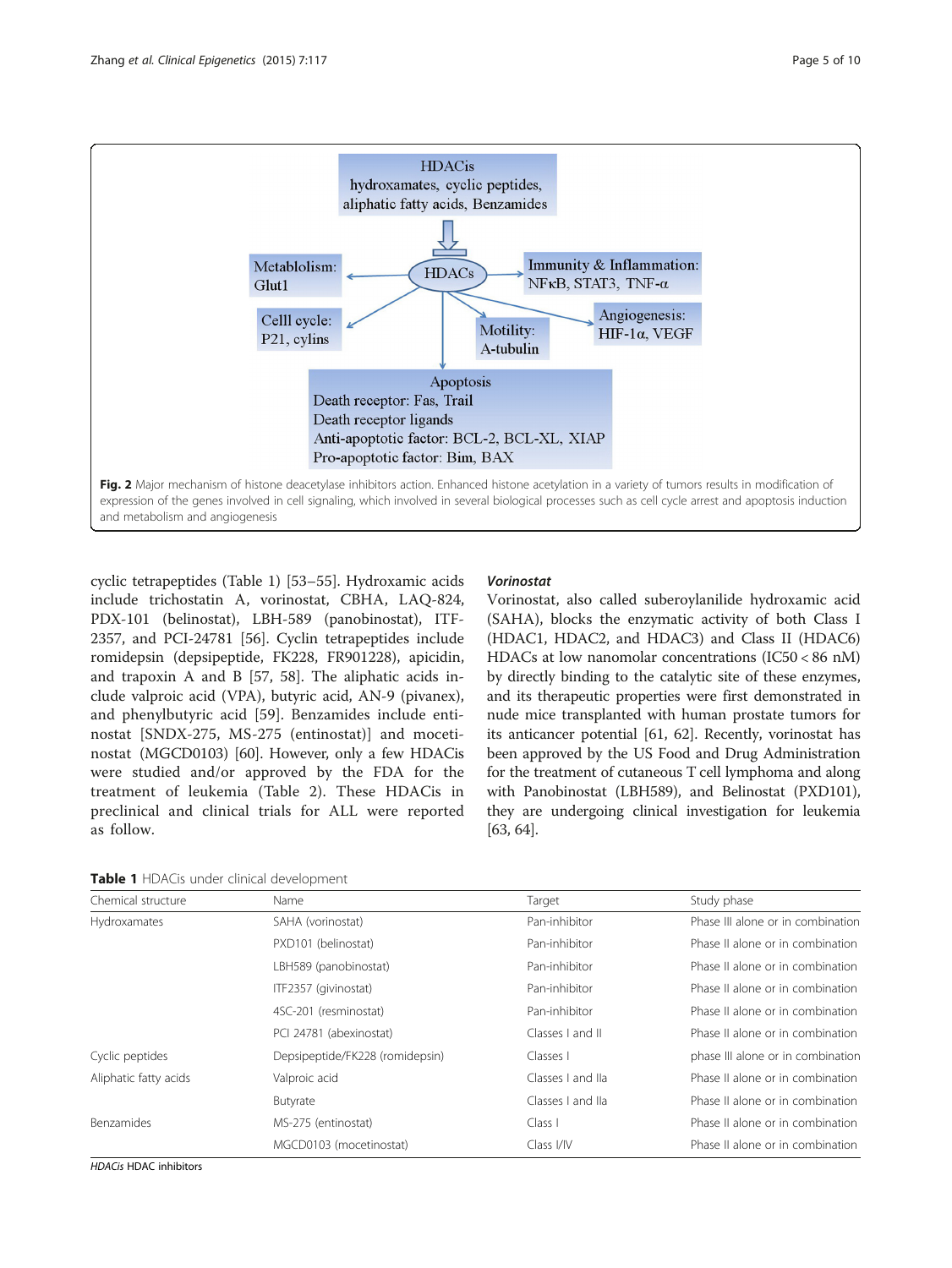| Chemical structure    | Name                            | Target           | Study phase                        |
|-----------------------|---------------------------------|------------------|------------------------------------|
| Hydroxamates          | SAHA (vorinostat)               | Pan-inhibitor    | Phase I/II alone or in combination |
|                       | PXD101 (belinostat)             | Pan-inhibitor    | Phase I/II alone or in combination |
|                       | LBH589 (panobinostat)           | Pan-inhibitor    | Phase I/II alone or in combination |
| Cyclic peptides       | Depsipeptide/FK228 (romidepsin) | Classes I        | Phase I/II alone or in combination |
| Aliphatic fatty acids | Valproic acid                   | Classes Land IIa | Phase II alone or in combination   |
|                       | Butyrate                        | Pan-inhibitor    | Phase I/II alone or in combination |
| <b>Benzamides</b>     | MS-275 (entinostat)             | Class I          | Phase Lalone or in combination     |
|                       | MGCD0103 (mocetinostat)         | Class I/IV       | Phase Lalone or in combination     |

<span id="page-5-0"></span>Table 2 HDACis in clinical trials for leukemia

HDACis HDAC inhibitors

Vorinostat has numerous effects on biological processes including cell cycle progression, apoptosis, and differentiation at the cellular level, as well as angiogenesis inhibition and immune response modulation at the tissue level [[61](#page-8-0)]. One model for the antitumor action of SAHA is that its inhibition of HDAC activity, and subsequent accumulation of acetylated histones, leads to the activation of genes whose expression causes induction of differentiation or apoptosis, thus inhibiting tumor growth, which is based on the finding that the expression of a relatively small number of genes (2–10 % of expressed genes) is regulated following exposure of tumor cells to vorinostat [[61](#page-8-0)]. One of the most commonly induced genes is the cyclin-dependent kinase inhibitor p21. However, rather than promoting apoptosis in tumor cells, it appears that vorinostat induced expression of p21 causes a cell cycle arrest in a p53-independent manner [\[65\]](#page-8-0). Moreover, increased acetylation of transcription factors such as p53, HIF-1α, and E2F and increased acetylation of cytoplasmic proteins such as α-tubulin, HSP90 and cortactin also contribute to vorinostat-induced cell cycle arrest, induction of cell death, and the inhibition of tumor growth [\[61\]](#page-8-0).

Using two NOD/SCID mouse models, the efficacy of vorinostat was observed in B cell precursors childhood ALL in vivo. In fact, vorinostat was administered in a dose of 50, 100, or 150 mg/kg for 21 days, in both subcutaneous and intravenous models, and caused a clear growth suppression of the xenograft tumors [\[66\]](#page-8-0).

Vorinostat not only modulated the gene expression signature characteristic of relapse in ALL cell lines and patient samples but also showed a synergistic effect when given sequentially with chemotherapy. Coadministration of vorinostat plus the highly effective antileukemic drug methotrexate (MTX) can synergize to induce apoptotic death in ALL cells. When used as single agents, both MTX and vorinostat can induce growth arrest, cell death, and apoptosis. However, MTX plus vorinostat synergistically increase apoptotic cell death and decrease viability in all B-precursor-ALL (SupB15, REH, NALM6, RCH-ACV) and T-ALL (CCRF-CEM) cell models tested [\[67\]](#page-8-0). Synergistic effect of vorinostat with dexamethasone in both in vitro and in vivo models for glucocorticoid resistance is associated with epigenetic silencing of the BIM gene in pediatric ALL [[68](#page-8-0)]. A trial studying the efficacy of the use of decitabine and vorinostat together with combination chemotherapy in treating patients with relapsed/refractory ALL or lymphoblastic lymphoma with 2 to 60 years of the age was performed [\[69](#page-8-0)]. Another pilot study was being performed using vorinostat and decitabine before and during chemotherapy with vincristine, dexamethasone, mitoxantrone, and peg-asparaginase in pediatric patients with relapsed ALL [[70](#page-8-0)].

Numerous in vitro and in vivo studies have already demonstrated the antileukemic activity of HDACis in ALL, either alone or in combination with bortezomib (proteasome inhibitor), decitabine (DNMT inhibitor), MK-0457 (Aurora kinase inhibitor), KW-2449 (BCR-ABL1 tyrosine kinase inhibitor), or standard chemotherapy [[66, 71](#page-8-0)–[77](#page-8-0)]. However, vorinostat was evaluated in pediatric preclinical trials and was not effective as a single agent [[78](#page-8-0)]. The mechanism of action of LBH589 in two Ph<sup>−</sup> ALL cell lines (T cell MOLT-4 and preB cell Reh) was investigated. Low nanomolar concentrations of LBH589 induced cell cycle arrest, apoptosis, and histone hyperacetylation. LBH589 treatment also increased mRNA levels of proapoptosis, growth arrest, and DNA damage repair genes [\[74\]](#page-8-0). Despite overwhelming preclinical data, very few phase I clinical trials have been conducted to assess HDACis in ALL and existing studies involved only a handful of ALL patients. Specifically, a phase I study of LBH589 included one patient with ALL, while a phase I study of vorinostat included only two ALL patients [[79](#page-9-0), [80](#page-9-0)]. The study found that intravenous administration of LBH589 was well tolerated at doses <11.5 mg/ m2, while higher doses induced cardiac and other toxicities like nausea, diarrhea, vomiting, hypokalemia, loss of appetite, and thrombocytopenia [\[79\]](#page-9-0). Therefore, there are insufficient clinical data to establish whether this class of drugs will be efficacious in treating ALL. However, HDACis remain as promising candidates for combination therapies involving conventional chemotherapy or other types of inhibitors [\[81](#page-9-0), [82](#page-9-0)].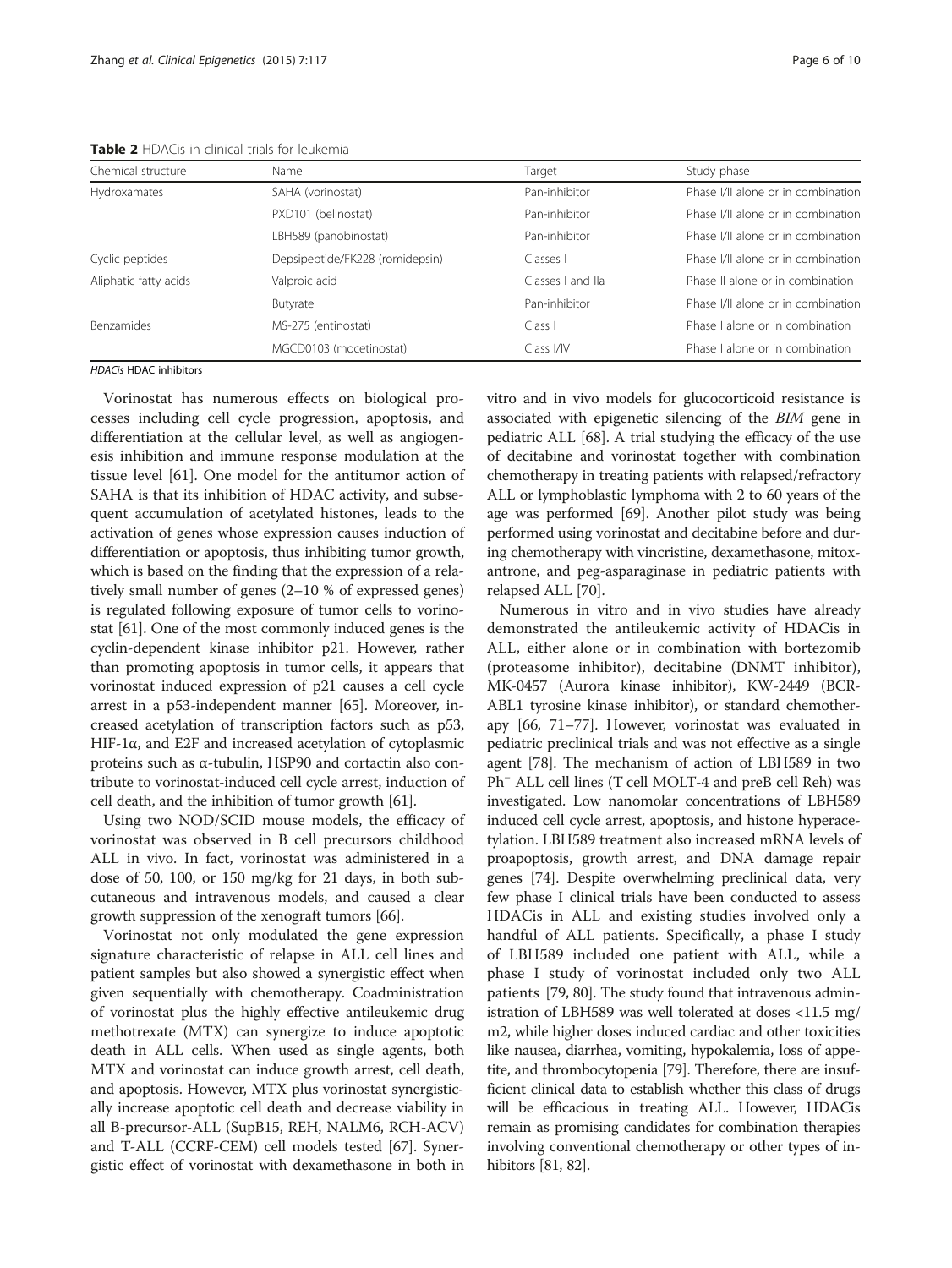#### Aliphatic fatty acids

Some compounds of natural origin have been initially isolated for their ability of inhibiting deacetylation. Sodium butyrate and trichostatin A are the prototypes of two families of inhibitors, chemically classified as shortchain fatty acids and hydroxamic acids, respectively. Trichostatin A can induce apoptosis of ALL cell lines including Sup-B15, TMD-5, SEM, and NALM-6 [\[83](#page-9-0)]. Sodium butyrate exhibits a short half-life that limits its therapeutic application; however, from its structure, other more promising molecules have been developed, in particular, sodium phenylbutyrate and AN-9 (Pivanex), which demonstrated selective toxicity for leukemia cells against healthy blood cells [[84](#page-9-0), [85](#page-9-0)]. AN-9 is a relatively new member of an established family of acyloxyalkyl ester prodrugs of carboxylic acids that undergo rapid hydrolysis, and its anticancer effect is assumed to stem primarily from the release of butyric acid [\[83](#page-9-0)]. AN-9 has antiproliferative and cytotoxic effects on a doxorubicin-resistant T-ALL and a relapsed infant ALL characterized by an 11q23 rearrangement and a very poor prognosis. The mechanism behind the antiproliferative effect of AN-9 appeared to be generally p21-independent, and the increased apoptosis was thought to be mediated through the reduction in the expression of antiapoptotic bcl2 gene or alternatively through the induction of genes involved in the death receptor pathway [\[85\]](#page-9-0). At present, no clinical trial was studied on the role of AN-9 on the treatment of ALL in clinic.

## Valproic acid

Another well-known short-chain fatty acid is valproic acid (VPA), a derivative of valeric acid commonly used to treat epilepsy which demonstrates selective inhibition of class I and IIa HDACs [[86](#page-9-0)]. Although VPA is a weak HDACis, its long-term availability as an antiepileptic drug prompted its evaluation on oncology as an epigenetic acting drug. VPA can inhibit the proliferation and increase the apoptosis of Jurkat T cells in concentrationdependent manner [[87\]](#page-9-0). VPA also inhibits proliferation, and induces apoptosis and histone H4 hyperacetylation in B cell precursor-ALL cell lines (Reh, Nalm6, Z33) in vitro [\[76](#page-8-0)]. Moreover, the administration of VPA reduces the tumor growth significantly in two NOD/SCID mouse models of B cell precursor-ALL. The study showed that VPA treatment was able to inhibit the leukemia-induced splenomegaly of animals after intravenous challenge with ALL blasts, while no apparent toxicity was detected [[74](#page-8-0)]. Several studies showed that VPA is more efficacious in combination with other agents [[88](#page-9-0), [89](#page-9-0)]. VPA can increase responsiveness of Philadelphia-positive cell lines to cytarabine [\[90](#page-9-0)]. Although phase I/II studies of VPA monotherapy or in combination have been completed in adult patients, the patients of these trials came from acute myeloid leukemia [[91](#page-9-0)]. Many studies also suggested that VPA affects hematopoiesis, inducing anemia in epileptic patients and impairing the erythroid differentiation while stimulating the myelo-monocytic pathway [\[92](#page-9-0)].

# Benzamides

Benzamides including entinostat (MS-275 or SNDX-275) and mocetinostat (MGCD103) are another class of molecules that demonstrate specificity for class I HDACs. Entinostat is a novel and orally available synthetic benzamide HDACis that preferentially inhibits HDAC1 but does not possess activity against HDAC6 [\[93\]](#page-9-0). Entinostat exerts dose-dependent effects on Jurkat T cell line: a p21 dependent growth arrest and differentiation at low drug concentrations and a marked induction of reactive oxygen species, mitochondrial damage, caspase activation, and apoptosis at higher concentrations [[94](#page-9-0)]. Entinostat can increase the apoptosis in Jurkat T cell line and significantly improve the histone acetylation combined with 5-azacytidine [\[95](#page-9-0)]. The interaction between MS-275 and fludarabine in lymphoid and myeloid human leukemia cells was examined, and the results demonstrated that sequential treatment of Jurkat T cell line with MS-275 and fludarabine induces mitochondrial injury, caspase activation, and apoptosis [[96\]](#page-9-0). However, entinostat and mocetinostat were mainly studied in acute myeloid leukemia, relapsed and refractory lymphoma, and chronic lymphocytic leukemia in the clinical trials.

# Conclusions

Epigenetic modifications are currently considered as fundamental hallmarks of human cancer, playing a pivotal role in tumorigenesis [\[97](#page-9-0)]. It is now widely accepted that epigenetic and genetic alterations collaborate in the development and maintenance of ALL [\[98\]](#page-9-0). Histone acetylation is potentially reversible, making them a valuable target in the fight against ALL. Therefore, many efforts have focused on designing and developing smallmolecule inhibitors for reverting undesirable histone acetylation in ALL. Although ALL therapies based on HATs and HDACis seem promising, there are insufficient clinical data to establish whether this class of drugs will be efficacious in ALL treatment [[98\]](#page-9-0). Knowledge related to the functional outcomes of histone acetylation in ALL has been indirectly derived through the use of inhibitors, signifying that many histone acetylation targets remain to be discovered and exploited. Despite significant advances, the future study still holds challenges including lack of predictive biomarkers, nonspecificity of broad-spectrum histone acetylation drugs, and ambiguous mechanisms for therapeutic response/resistance [[99](#page-9-0)].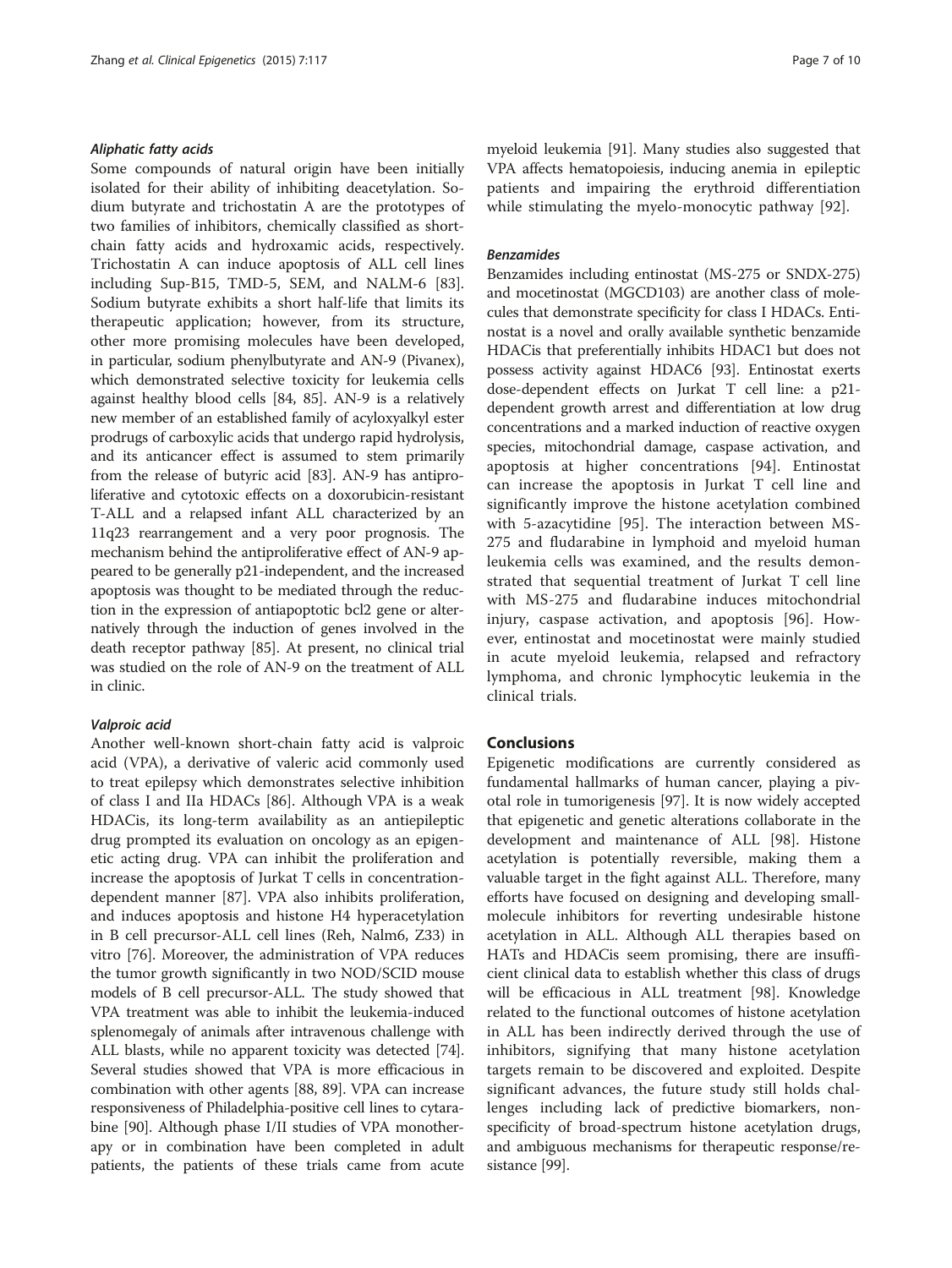<span id="page-7-0"></span>The epigenetic modifications in ALL include DNA hypermethylation and histone modifications. Recently, it has become clear that the DNA and histone lysine methylation systems are highly interrelated and rely mechanistically on each other for normal chromatin function [\[100](#page-9-0), [101](#page-9-0)]. It also showed that the combination of HDACis with other epigenetic agents, such as DNA methyltransferase inhibitors, can produce encouraging clinical and biologic activity [[102](#page-9-0)]. Therefore, better outcomes could be achieved on the combination of HDACis with other epigenetic agents in the treatment of ALL.

In summary, histone acetylation is an extremely promising area of research that holds endless potential for future achievement in ALL. However, we have only seen the tip of the iceberg, and there are many crucial questions that remain to be answered.

#### Abbreviations

ALL: acute lymphoblastic leukemia; HAT: histone acetyltransferase; HDAC: histone deacetylase; HDACis: HDAC inhibitors; SAHA: suberoylanilide hydroxamic acid.

#### Competing interests

None declared.

#### Authors' contributions

ZC, ZJF, SA, CXL, PMF and ZX collected the data and wrote the paper. All authors read and approved the final manuscript.

#### Authors' information

All the authors collected the data and wrote the paper.

#### Acknowledgements

This study was funded by grants from the National Natural Science Foundation (No. 81170529), the China Scholarship Council (No. 201308505213), and the special foundation for the "1130 project" of Xinqiao Hospital of Third Military Medical University.

#### Author details

<sup>1</sup>Department of Hematology, Xinqiao Hospital, Third Military Medical University, Chongqing 400037, People's Republic of China. <sup>2</sup>Department of Diagnostic Sciences & Biomedical Sciences, Ostrow School of Dentistry, University of Southern California, Los Angeles, CA 90033, USA. <sup>3</sup>Department of Pediatric, Keck School of Medicine, University of Southern California, Los Angeles, CA 90033, USA. <sup>4</sup>Department of Pathology, Keck School of Medicine, University of Southern California, Los Angeles, CA 90033, USA.

#### Received: 16 September 2015 Accepted: 27 October 2015 Published online: 04 November 2015

#### References

- 1. Bhojwani D, Pui CH. Relapsed childhood acute lymphoblastic leukaemia. Lancet Oncol. 2013;14:e205–17.
- 2. Ting AH, McGarvey KM, Baylin SB. The cancer epigenome-components and functional correlates. Genes Dev. 2006;20:3215–31.
- 3. Baylin SB, Jones PA. A decade of exploring the cancer epigenome-biological and translational implications. Nat Rev Cancer. 2011;11:726–34.
- 4. Marmorstein R. Structure of histone acetyltransferases. J Mol Biol. 2001;311:433–44.
- 5. Talbert PB, Henikoff S. Histone variants-ancient wrap artists of the epigenome. Nat Rev Mol Cell Biol. 2010;11:264–75.
- 6. Zhou VW, Goren A, Bernstein BE. Charting histone modifications and the functional organization of mammalian genomes. Nat Rev Genet. 2011;12:7–18.
- 7. Kevin S. Histone acetylation and transcriptional regulatory mechnisms. Genes Dev. 1998;12:599–606.
- 8. Choudhary C, Kumar C, Gnad F, Nielsen ML, Rehman M, Walther TC, et al. Lysine acetylation targets protein complexes and co-regulates major cellular functions. Science. 2009;325:834–40.
- 9. Choudhary C, Weinert BT, Nishida Y, Verdin E, Mann M. The growing landscape of lysine acetylation links metabolism and cell signaling. Nat Rev Mol Cell Biol. 2014;15:536–50.
- 10. Haberland M, Montgomery RL, Olson EN. The many roles of histone deacetylases in development and physiology: implications for disease and therapy. Nat Rev Genet. 2009;10:32–42.
- 11. Peng L, Seto E. Deacetylation of nonhistone proteins by HDACs and the implications in cancer. Handb Exp Pharmacol. 2011;206:39–56.
- 12. Jenuwein T, Allis CD. Translating the histone code. Science. 2001;293:1074–80.
- 13. Wang Z, Zang C, Rosenfeld JA, Schones DE, Barski A, Cuddapah S, et al. Combinatorial patterns of histone acetylations and methylations in the human genome. Nat Genet. 2008;40:897–903.
- 14. Rea S, Eisenhaber F, O'Carroll D, Strahl BD, Sun ZW, Schmid M, et al. Regulation of chromatin structure by site-specific histone H3 methyltransferases. Nature. 2000;406:593–9.
- 15. Rada-Iglesias A, Bajpai R, Swigut T, Brugmann SA, Flynn RA, Wysocka J. A unique chromatin signature uncovers early developmental enhancers in humans. Nature. 2011;470:279–83.
- 16. Vidali G, Gershey EL, Allfrey VG. Chemical studies of histone acetylation. The distribution of -N-acetyllysine in calf thymus histones. J Biol Chem. 1968;243:6361–6.
- 17. Zentner GE, Henikoff S. Regulation of nucleosome dynamics by histone modifications. Nat Struct mol Biol. 2013;20:259–66.
- 18. Spange S, Wagner T, Heinzel T, Krämer OH. Acetylation of non-histone proteins modulates cellular signalling at multiple levels. Int J Biochem Cell Biol. 2009;41:185–98.
- 19. Cheung P, Allis CD, Sassone-Corsi P. Signaling to chromatin through histone modifications. Cell. 2000;103:263–71.
- 20. Winston F, Allis CD. The bromodomain: a chromatin-targeting module? Nat Struct Biol. 1999;6:601–4.
- 21. Chi P, Allis CD, Wang GG. Covalent histone modifications—miswritten, misinterpreted and mis-erased in human cancers. Nat Rev Cancer. 2010;10:457–69.
- 22. Barratt MJ, Hazzalin CA, Cano E, Mahadevan LC. Mitogen-stimulated phosphorylation of histone H3 is targeted to a small hyperacetylation-sensitive fraction. P Natl Acad Sci USA. 1994;91:4781–5.
- 23. Panagis F, Stefan K. Targeting bromodomains: epigenetic readers of lysine acetylation. Nat Rev Drug Discov. 2014;13:337–56.
- 24. Kraszewska MD, Dawidowska M, Larmonie NS, Kosmalska M, Sedek L, Szczepaniak M, et al. DNA methylation pattern is altered in childhood T cell acute lymphoblastic leukemia patients as compared with normal thymic subsets: insights into CpG island methylator phenotype in T-ALL. Leukemia. 2012;26:367–71.
- 25. Di Croce L. Chromatin modifying activity of leukaemia associated fusion proteins. Hum Mol Genet. 2005;14:R77–84.
- 26. Pigazzi M, Manara E, Baron E, Basso G. ICER expression inhibits leukemia phenotype and controls tumor progression. Leukemia. 2008;22:2217–25.
- 27. Pui CH, Mullighan CG, Evans WE, Relling MV. Pediatric acute lymphoblastic leukemia: where are we going and how do we get there? Blood. 2012;120:1165–74.
- 28. Inthal A, Zeitlhofer P, Zeginigg M, Morak M, Grausenburger R, Fronkova E, et al. CREBBP HAT domain mutations prevail in relapse cases of high hyperdiploid childhood acute lymphoblastic leukemia. Leukemia. 2012;26:1797–803.
- 29. Mullighan CG, Zhang J, Kasper LH, Lerach S, Payne-Turner D, Phillips LA, et al. CREBBP mutations in relapsed acute lymphoblastic leukaemia. Nature. 2011;471:235–39.
- 30. Kung AL, Rebel VI, Bronson RT, Ch'ng LE, Sieff CA, Livingston DM, et al. Gene dose-dependent control of hematopoiesis and hematologic tumor suppression by CBP. Genes Dev. 2000;14:272–7.
- 31. Shigeno K, Yoshida H, Pan L, Luo JM, Fujisawa S, Naito K, et al. Disease-related potential of mutations in transcriptional cofactors CREB-binding protein and p300 in leukemias. Cancer Lett. 2004;213:11–20.
- 32. Holmlund T, Lindberg MJ, Grander D, Wallberg AE. GCN5 acetylates and regulates the stability of the oncoprotein E2A-PBX1 in acute lymphoblastic leukemia. Leukemia. 2012;27:578–85.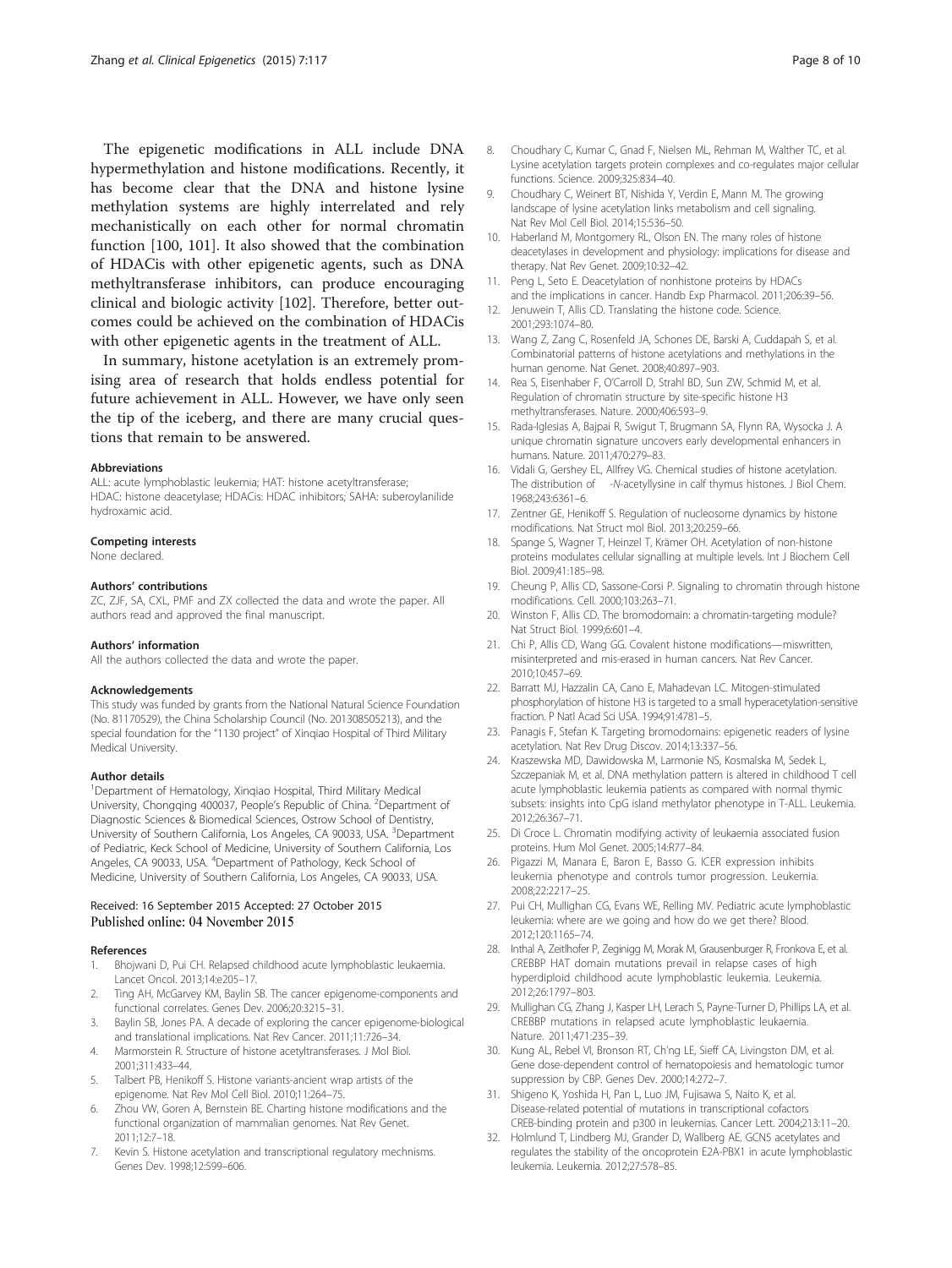- <span id="page-8-0"></span>33. Zhang J, Ding L, Holmfeldt L, Wu G, Heatley SL, Payne-Turner D, et al. The genetic basis of early T-cell precursor acute lymphoblastic leukaemia. Nature. 2012;481:157–63.
- 34. Ntziachristos P, Tsirigos A, Van Vlierberghe P, Nedjic J, Trimarchi T, Flaherty MS, et al. Genetic inactivation of the polycomb repressive complex 2 in T cell acute lymphoblastic leukemia. Nat Med. 2012;18:298–301.
- 35. Caravatta L, Sancilio S, di Giacomo V, Rana R, Cataldi A, Di Pietro R. PI3-K/ Akt-dependent activation of cAMP-response element-binding (CREB) protein in Jurkat T leukemia cells treated with TRAIL. J Cell Physiol. 2008;214:192–200.
- 36. Moreno DA, Scrideli CA, Cortez MA, de Paula QR, Valera ET, da Silva SV, et al. Differential expression of HDAC3, HDAC7 and HDAC9 is associated with prognosis and survival in childhood acute lymphoblastic leukaemia. Br J Haematol. 2010;150:665–73.
- 37. Tao YF, Pang L, Du XJ, Sun LC, Hu SY, Lu J, et al. Differential mRNA expression levels of human histone-modifying enzymes in normal karyotype B cell pediatric acute lymphoblastic leukemia. Int J Mol Sci. 2013;14:3376–94.
- 38. Sonnemann J, Gruhn B, Wittig S, Becker S, Beck JF. Increased activity of histone deacetylases in childhood acute lymphoblastic leukaemia and acute myeloid leukaemia: support for histone deacetylase inhibitors as antileukaemic agents. Br J Haematol. 2012;158:664–6.
- 39. Advani AS, Gibson SE, Douglas E, Jin T, Zhao X, Kalaycio M, et al. Histone H4 acetylation by immunohistochemistry and prognosis in newly diagnosed adult acute lymphoblastic leukemia (ALL) patients. BMC Cancer. 2010;10:387.
- 40. Advani AS, Gibson S, Douglas E, Diacovo J, Elson P, Kalaycio M, et al. Histone H4 acetylation by immunohistochemistry and prognosis in relapsed acute lymphocytic leukaemia (ALL). Br J Haematol. 2011;153:504–7.
- 41. Gruhn B, Naumann T, Gruner D, Walther M, Wittig S, Becker S, et al. The expression of histone deacetylase 4 is associated with prednisone poor-response in childhood acute lymphoblastic leukemia. Leuk Res. 2013;37:1200–7.
- 42. Bradbury CA, Khanim FL, Hayden R, Bunce CM, White DA, Drayson MT, et al. Histone deacetylases in acute myeloid leukaemia show a distinctive pattern of expression that changes selectively in response to deacetylase inhibitors. Leukemia. 2005;19:1751–9.
- 43. Vernarecci S, Tosi F, Filetici P. Tuning acetylated chromatin with HAT inhibitors: a novel tool for therapy. Epigenetics. 2010;5:105–11.
- Fulda S. Modulation of TRAIL-induced apoptosis by HDAC inhibitors. Curr Cancer Drug Targets. 2008;8:132–40.
- 45. Hrebackova J, Hrabeta J, Eckschlager T. Valproic acid in the complex therapy of malignant tumors. Curr Drug Targets. 2010;11:361–79.
- 46. Chiao MT, Cheng WY, Yang YC, Shen CC, Ko JL. Suberoylanilide hydroxamic acid (SAHA) causes tumor growth slowdown and triggers autophagy in glioblastoma stem cells. Autophagy. 2013;9:1509–26.
- 47. Juengel E, Nowaz S, Makarevi J, Natsheh I, Werner I, Nelson K, et al. HDAC-inhibition counteracts everolimus resistance in renal cell carcinoma in vitro by diminishing cdk2 and cyclin A. Mol Cancer. 2014;13:152.
- 48. Chodurek E, Kulczycka A, Orchel A, Aleksander-Konert E, Dzierzewicz Z. Effect of valproic acid on the proliferation and apoptosis of the human melanoma G-361 cell line. Acta Pol Pharm. 2014;71:917–21.
- 49. Banerji U, van Doorn L, Papadatos-Pastos D, Kristeleit R, Debnam P, Tall M, et al. A phase I pharmacokinetic and pharmacodynamic study of CHR-3996, an oral class I selective histone deacetylase inhibitor in refractory solid tumors. Clin Cancer Res. 2012;18:2687–94.
- 50. Dong M, Ning ZQ, Xing PY, Xu JL, Cao HX, Dou GF, et al. Phase I study of chidamide (CS055/HBI-8000), a new histone deacetylase inhibitor, in patients with advanced solid tumors and lymphomas. Cancer Chemother Pharmacol. 2012;69:1413–22.
- 51. Chen HP, Zhao YT, Zhao TC. Histone deacetylases and mechanisms of regulation of gene expression. Crit Rev Oncog. 2015;20:35–47.
- 52. Jones PA, Baylin SB. The epigenomics of cancer. Cell. 2007;128:683–92.
- 53. Dokmanovic M, Clarke C, Marks PA. Histone deacetylase inhibitors: overview and perspectives. Mol Cancer Res. 2007;5:981–9.
- 54. Islam AB, Richter WF, Jacobs LA, Lopez-Bigas N, Benevolenskaya EV. Co-regulation of histone-modifying enzymes in cancer. PLoS One. 2011;6:e24023.
- 55. Kim HJ, Bae SC. Histone deacetylase inhibitors: molecular mechanisms of action and clinical trials as anti-cancer drugs. Am J Transl Res. 2011;3:166–79.
- 56. Duvic M, Talpur R, Ni X, Zhang C, Hazarika P, Kelly C, et al. Phase 2 trial of oral vorinostat (suberoylanilide hydroxamic acid, SAHA) for refractory cutaneous T-cell lymphoma (CTCL). Blood. 2007;109:31–9.
- 57. Campas-Moya C. Romidepsin for the treatment of cutaneous T-cell lymphoma. Drugs Today (Barc). 2009;45:787–95.
- 58. Furumai R, Matsuyama A, Kobashi N, Lee KH, Nishiyama M, Nakajima H, et al. FK228 (depsipeptide) as a natural prodrug that inhibits class I histone deacetylases. Cancer. 2002;62:4916–21.
- 59. Xu WS, Parmigiani RB, Marks PA. Histone deacetylase inhibitors: molecular mechanisms of action. Oncogene. 2007;26:5541–52.
- 60. Dell'Aversana C, Lepore I, Altucci L. HDAC modulation and cell death in the clinic. Exp Cell Res. 2012;318:1229–44.
- 61. Richon VM, Garcia-Vargas J, Hardwick JS. Development of vorinostat: current applications and future perspectives for cancer therapy. Cancer Lett. 2009;280:201–10.
- 62. Butler LM, Agus DB, Agus DB. Suberoylanilide hydroxamic acid, an inhibitor of histone deacetylase, suppresses the growth of prostate cancer cells in vitro and in vivo. Cancer Res. 2000;60:5165–70.
- 63. Duvic M, Vu J. Vorinostat: a new oral histone deacetylase inhibitor approved for cutaneous T-cell lymphoma. Expert Opin Investig Drugs. 2007;16:1111–20.
- 64. Batty N, Malouf GG, Issa JPJ. Histone deacetylase inhibitors as anti-neoplastic agents. Cancer Lett. 2009;280:192–200.
- 65. Vrana JA, Decker RH, Decker RH. Induction of apoptosis in U937 human leukemia cells by suberoylanilide hydroxamic acid (SAHA) proceeds through pathways that are regulated by Bcl-2/Bcl-x(L), c-Jun, and p21(CIP1), but independent of p53. Oncogene. 1999;18:7016–25.
- 66. Einsiedel HG, Kawan L, Eckert C, Witt O, Fichtner I, Henze G, et al. Histone deacetylase inhibitors have antitumor activity in two NOD/SCID mouse models of B-cell precursor childhood acute lymphoblastic leukemia. Leukemia. 2006;20:1435–6.
- 67. Leclerc GJ, Mou C, Leclerc GM, Mian AM, Barredo JC. Histone deacetylase inhibitors induce FPGS mRNA expression and intracellular accumulation of long-chain methotrexate polyglutamates in childhood acute lymphoblastic leukemia: implications for combination therapy. Leukemia. 2010;24:552–62.
- 68. Bachmann PS, Piazza RG, Janes ME, Wong NC, Davies C, Mogavero A, et al. Epigenetic silencing of BIM in glucocorticoid poor-responsive pediatric acute lymphoblastic leukemia, and its reversal by histone deacetylase inhibition. Blood. 2010;116:3013–22.
- 69. Burke MJ. Decitabine, vorinostat, and combination chemotherapy in treating patients with acute lymphoblastic leukemia or lymphoblastic lymphoma that has relapsed or not responded to treatment. <http://clinicaltrials.gov/ct2/show/NCT00882206>. Access date: Dec 1, 2014.
- 70. Burke MJ. A pilot study of decitabine and vorinostat with chemotherapy for relapsed ALL. [https://clinicaltrials.gov/ct2/show/NCT01483690.](https://clinicaltrials.gov/ct2/show/NCT01483690) Access date: Dec 1, 2014.
- 71. Vilas-Zornoza A, Agirre X, Abizanda G, Moreno C, Segura V, De Martino RA, et al. Preclinical activity of LBH589 alone or in combination with chemotherapy in a xenogeneic mouse model of human acute lymphoblastic leukemia. Leukemia. 2012;26:1517–26.
- 72. Kircher B, Shcumacher P, Petzer A, Hoflehner E, Haun M, Wolf AM, et al. Anti-leukemic activity of valproic acid and imatinib mesylate on human Ph + ALL and CML cells in vitro. Eur J Haematol. 2009;83:48–56.
- 73. Tsapis M, Lieb M, Manzo F, Shankaranarayanan P, Herbrecht R, Lutz P, et al. HDAC inhibitors induce apoptosis in glucocorticoid-resistant acute lymphatic leukemia cells despite a switch from the extrinsic to the intrinsic death pathway. Int J Biochem Cell Biol. 2007;39:1500–9.
- 74. Scuto A, Kirschbaum M, Kowolik C, Kretzner L, Juhasz A, Atadja P, et al. The novel histone deacetylase inhibitor, LBH589, induces expression of DNA damage response genes and apoptosis in Ph-acute lymphoblastic leukemia cells. Blood. 2008;111:5093–100.
- 75. Bastian L, Hof J, Pfau M, Fichtner I, Eckert C, Henze G, et al. Synergistic activity of bortezomib and HDACi in preclinical models of B-cell precursor acute lymphoblastic leukemia via modulation of p53, PI3K/AKT, and NF-kappaB. Clin Cancer Res. 2013;19:1445–57.
- 76. Nguyen T, Dai Y, Attkisson E, Kramer L, Jordan N, Nguyen N, et al. HDAC inhibitors potentiate the activity of the BCR/ ABL kinase inhibitor KW-2449 in imatinib-sensitive or -resistant BCR/ABL+ leukemia cells in vitro and in vivo. Clin Cancer. 2011;17:3219–32.
- 77. Okabe S, Tauchi T, Ohyashiki K. Efficacy of MK-0457 and in combination with vorinostat against Philadelphia chromosome positive acute lymphoblastic leukemia cells. Ann Hematol. 2010;89:1081–7.
- 78. Keshelava N, Houghton PJ, Morton CL, Lock RB, Carol H, Keir ST, et al. Initial testing (stage 1) of vorinostat (SAHA) by the pediatric preclinical testing program. Pediatr Blood Cancer. 2009;53:505–8.